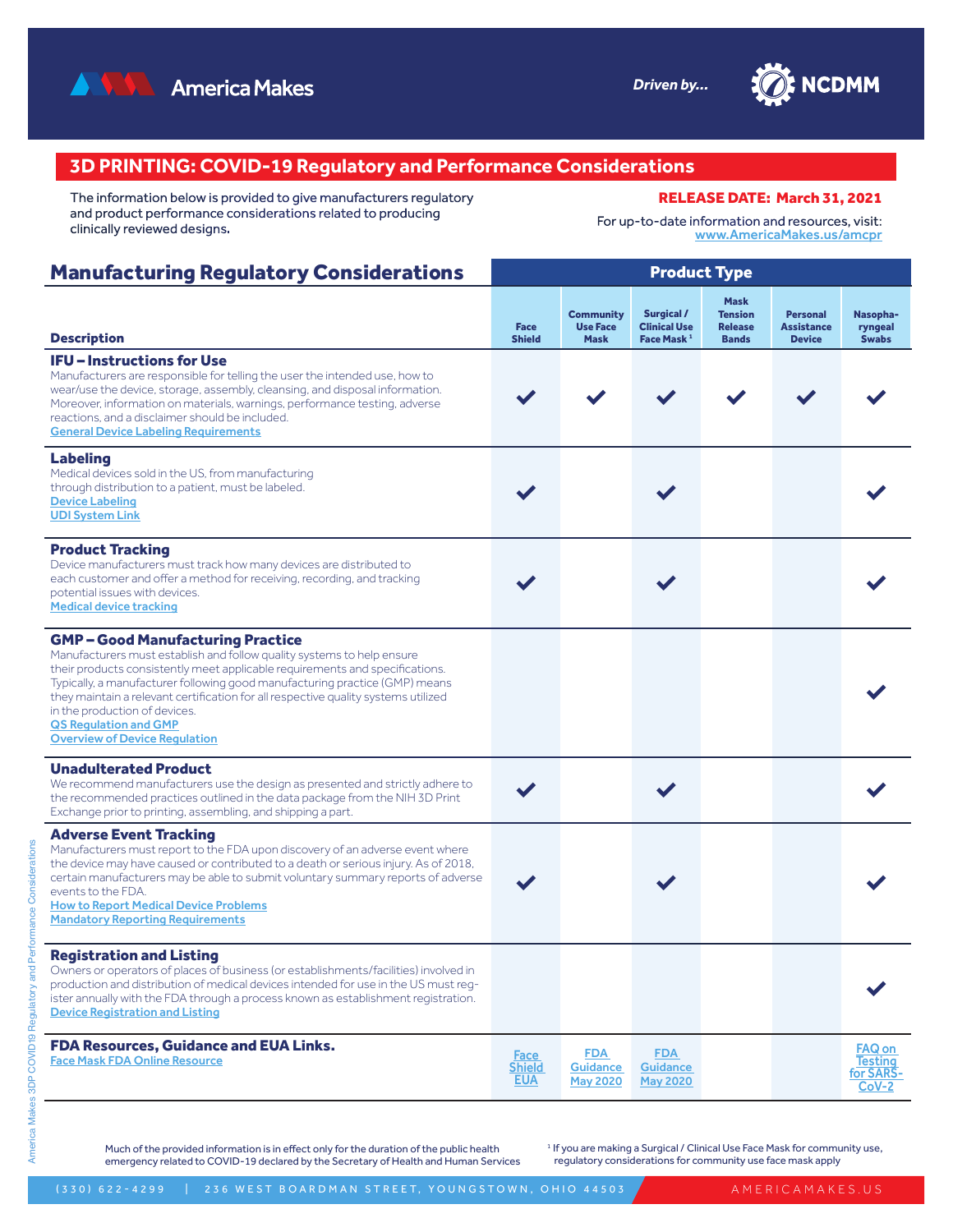



# **3D PRINTING: COVID-19 Regulatory and Performance Considerations**

The information below is provided to give manufacturers regulatory and product performance considerations related to producing clinically reviewed designs.

RELEASE DATE: March 31, 2021

For up-to-date information and resources, visit: [www.AmericaMakes.us/amcpr](http://www.AmericaMakes.us/amcpr)

| <b>Minimum Performance Considerations</b>                                                                                                                                                                                                                                                                                                                                                                               | <b>Product Type</b>          |                                                    |                                                                    |                                                                 |                                                       |                                     |  |  |
|-------------------------------------------------------------------------------------------------------------------------------------------------------------------------------------------------------------------------------------------------------------------------------------------------------------------------------------------------------------------------------------------------------------------------|------------------------------|----------------------------------------------------|--------------------------------------------------------------------|-----------------------------------------------------------------|-------------------------------------------------------|-------------------------------------|--|--|
| <b>Description</b>                                                                                                                                                                                                                                                                                                                                                                                                      | <b>Face</b><br><b>Shield</b> | <b>Community</b><br><b>Use Face</b><br><b>Mask</b> | <b>Surgical /</b><br><b>Clinical Use</b><br>Face Mask <sup>1</sup> | <b>Mask</b><br><b>Tension</b><br><b>Release</b><br><b>Bands</b> | <b>Personal</b><br><b>Assistance</b><br><b>Device</b> | Nasopha-<br>ryngeal<br><b>Swabs</b> |  |  |
| <b>Chemical Compatibility</b><br>Chemical characterization of devices should be conducted within the framework<br>of a risk management process to understand what interactions and components<br>may alter the physicochemical characteristics of the device.<br>Use of ISO 10993-1 - Biological Evaluation                                                                                                             |                              |                                                    |                                                                    |                                                                 |                                                       |                                     |  |  |
| <b>Bio-compatibility</b><br>Risk assessment of the device should consider chemical toxicity of the materials,<br>the processing method, and manufacturing methods in relation to any unacceptable<br>biological response to the device. Exposure duration of the device should be<br>considered in evaluating biological impacts on users. Standard: ISO 10993                                                          |                              |                                                    |                                                                    |                                                                 |                                                       |                                     |  |  |
| <b>Flammability</b><br>Proper flammability standards should be adhered to based on the class of device being<br>manufactured. For surgical masks intended for use in the operating room, Class 1 and<br>Class 2 flammability materials are recommended by FDA. Standard: ASTM F2100-19<br><b>Surgical Mask Guidance</b>                                                                                                 |                              |                                                    |                                                                    |                                                                 |                                                       |                                     |  |  |
| <b>Liquid Barrier</b><br>The fluid resistance is the ability of the mask's material to demonstrate a liquid barrier<br>and resist penetration of blood and bodily fluids. FDA recommends using ASTM F 1862<br>for surgical masks. Standards: ASTM F1862-17; ASTM F2100-19<br><b>Surgical Mask Guidance</b>                                                                                                              |                              |                                                    |                                                                    |                                                                 |                                                       |                                     |  |  |
| <b>Face Seal Fit</b><br>Face seal fit can be evaluated with a fit test, either qualitative or quantitative according<br>to OSHA guidelines. A fit factor can also be determined as an estimated ratio of<br>concentration of a substance in the ambient air to its concentration in the respirator<br>when worn. Standard: 29CFR 1910.134 App A<br><b>OSHA-Accepted Fit Test Protocols; Respiratory PPE Definitions</b> |                              | Loose                                              | Loose                                                              |                                                                 |                                                       |                                     |  |  |
| <b>Splash Resistance</b><br>Splash resistance refers to protection of the facial area and associated mucous<br>membranes from splashes, sprays, and spatters of bodily fluids.<br><b>Face Shields for Infection Control</b>                                                                                                                                                                                             |                              |                                                    |                                                                    |                                                                 |                                                       |                                     |  |  |
| <b>Offgassing</b><br>Offgassing, or outgassing, refers to the release of volatile compounds as a gas<br>from the materials of the device.<br><b>Outgassing Wiki</b>                                                                                                                                                                                                                                                     |                              |                                                    |                                                                    |                                                                 |                                                       |                                     |  |  |
| <b>Cleanliness</b><br>A method of cleaning the device should be established to mitigate the presence<br>of foreign debris or contaminants which can affect testing validity or patient safety.<br>Standards: ASTM F3127-16 FDA Validation of Cleaning Processes                                                                                                                                                         |                              |                                                    |                                                                    |                                                                 |                                                       |                                     |  |  |
| <b>Compatible Sterilization Methods</b><br>Compatible sterilization methods are developing and are defined as processes to clean<br>and disinfect soiled medical devices to render them safe for handling and to the extent<br>necessary for subsequent processing. <b>Enforcement Policy for Face Masks and</b><br><b>Respirators During the COVID-19 Public Health Emergency</b>                                      |                              |                                                    |                                                                    |                                                                 |                                                       |                                     |  |  |

Much of the provided information is in effect only for the duration of the public health emergency related to COVID-19 declared by the Secretary of Health and Human Services <sup>1</sup> If you are making a Surgical / Clinical Use Face Mask for community use, regulatory considerations for community use face mask apply